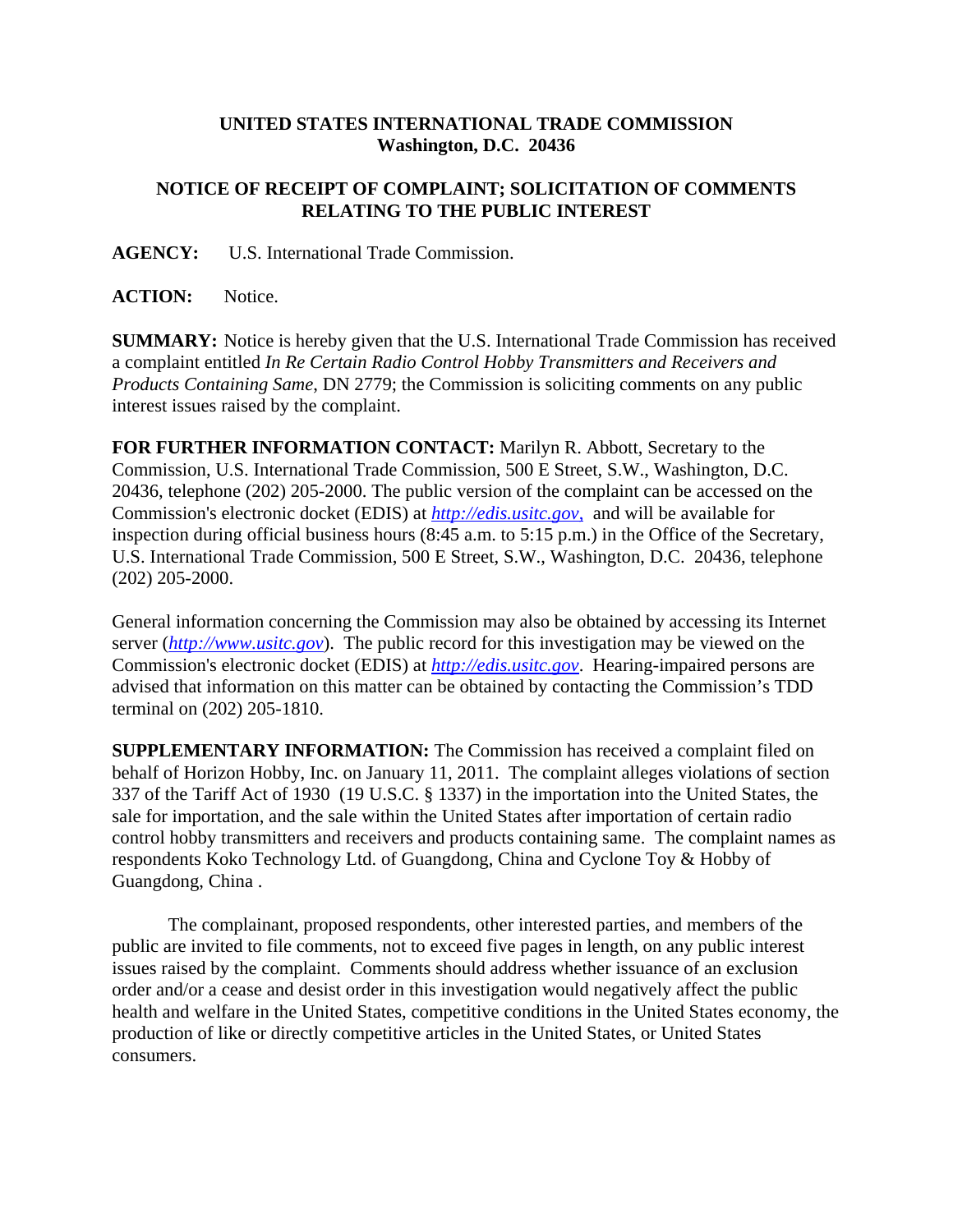In particular, the Commission is interested in comments that:

- (i) explain how the articles potentially subject to the orders are used in the United States;
- (ii) identify any public health, safety, or welfare concerns in the United States relating to the potential orders;
- (iii) indicate the extent to which like or directly competitive articles are produced in the United States or are otherwise available in the United States, with respect to the articles potentially subject to the orders; and
- (iv) indicate whether Complainant, Complainant's licensees, and/or third party suppliers have the capacity to replace the volume of articles potentially subject to an exclusion order and a cease and desist order within a commercially reasonable time.

Written submissions must be filed no later than by close of business, five business days after the date of publication of this notice in the *Federal Register*. There will be further opportunities for comment on the public interest after the issuance of any final initial determination in this investigation.

Persons filing written submissions must file the original document and 12 true copies thereof on or before the deadlines stated above with the Office of the Secretary. Submissions should refer to the docket number ("Docket No. 2779") in a prominent place on the cover page and/or the first page. The Commission's rules authorize filing submissions with the Secretary by facsimile or electronic means only to the extent permitted by section 201.8 of the rules (see Handbook for Electronic Filing Procedures,

http://www.usitc.gov/secretary/fed\_reg\_notices/rules/documents/handbook\_on\_electronic\_filing. pdf ). Persons with questions regarding electronic filing should contact the Secretary (202-205-2000).

Any person desiring to submit a document to the Commission in confidence must request confidential treatment. All such requests should be directed to the Secretary to the Commission and must include a full statement of the reasons why the Commission should grant such treatment. *See* 19 C.F.R. § 201.6. Documents for which confidential treatment by the Commission is properly sought will be treated accordingly. All nonconfidential written submissions will be available for public inspection at the Office of the Secretary.